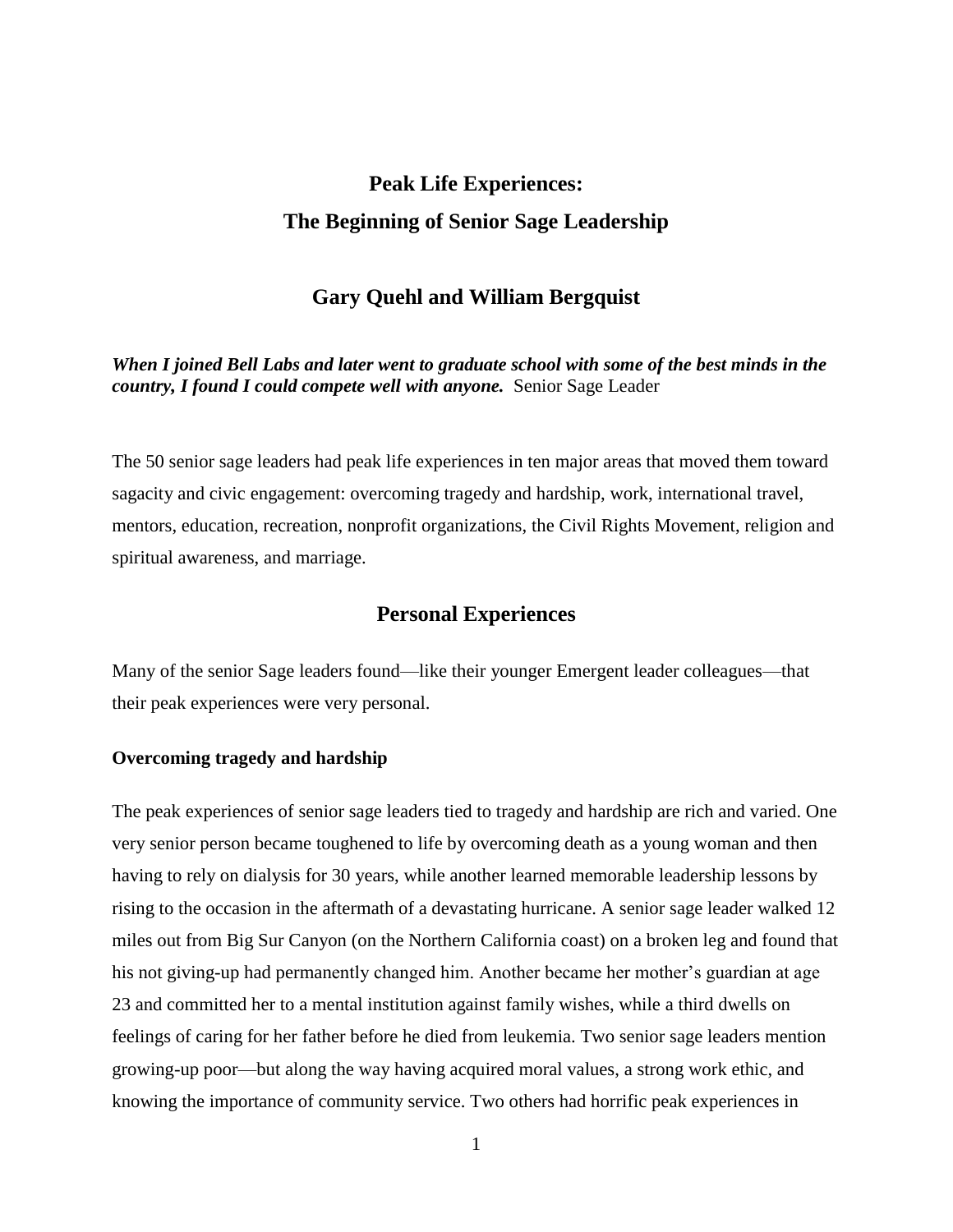combat, one in WWII and another in Vietnam. Several identify divorce as a life-changing experience, and one woman who lost her children through divorce became a well-known expert on intact families and adoption. And then there is the senior sage leader who lived through the Battle of Britain during WWII:

*I grew up in England and was given quite a bit of responsibility as a small child during the war. While most everybody else was evacuated, we lived in the country about 15 miles from London. This was a key area for the bombing, but we didn't leave because of my father's business. Some of my early memories are of my father saying, "Now be a grown-up girl and*  take Mommy to the air raid shelter." So I would be sent out ahead, in the dark, to turn the *lights on there. My mother had another child, who later died, who I also took to the shelter while my father was off on "hell and gone duty" patrolling for possible parachutists.* 

And there are other types of hardship that senior sages say have been peak experiences in their lives:

*My decision to leave the East coast and move to the San Francisco Bay Area without a job—to leave friends, connections, and all kinds of relationships I had developed over sixteen years—was devastating. My whole self-concept and persona had evolved around my work life and my role as a national leader in my field. It took the better part of three years to transition from the depths of despair to discover a more wonderful and satisfying life. I learned that if I could do this once, I could do it again if something awful happened in my life. So this experience was the greatest gift to my life. I didn't realize it fully some 21 years ago, but my having confronted despair and disappointment and learned from it transformed my life. I still wake up many mornings wondering how I could have been so lucky to have had that happen to me.* 

#### **Religious/spiritual experiences**

Many senior sage leaders have had a transforming religious or spiritual experience, including one who became involved with the local Ananda Community. Another had his Christian faith instilled in him by his mother, and a third recalls a moving experience as a child in church summer camp. A fourth went to a retreat at his Episcopal Church group in high school and came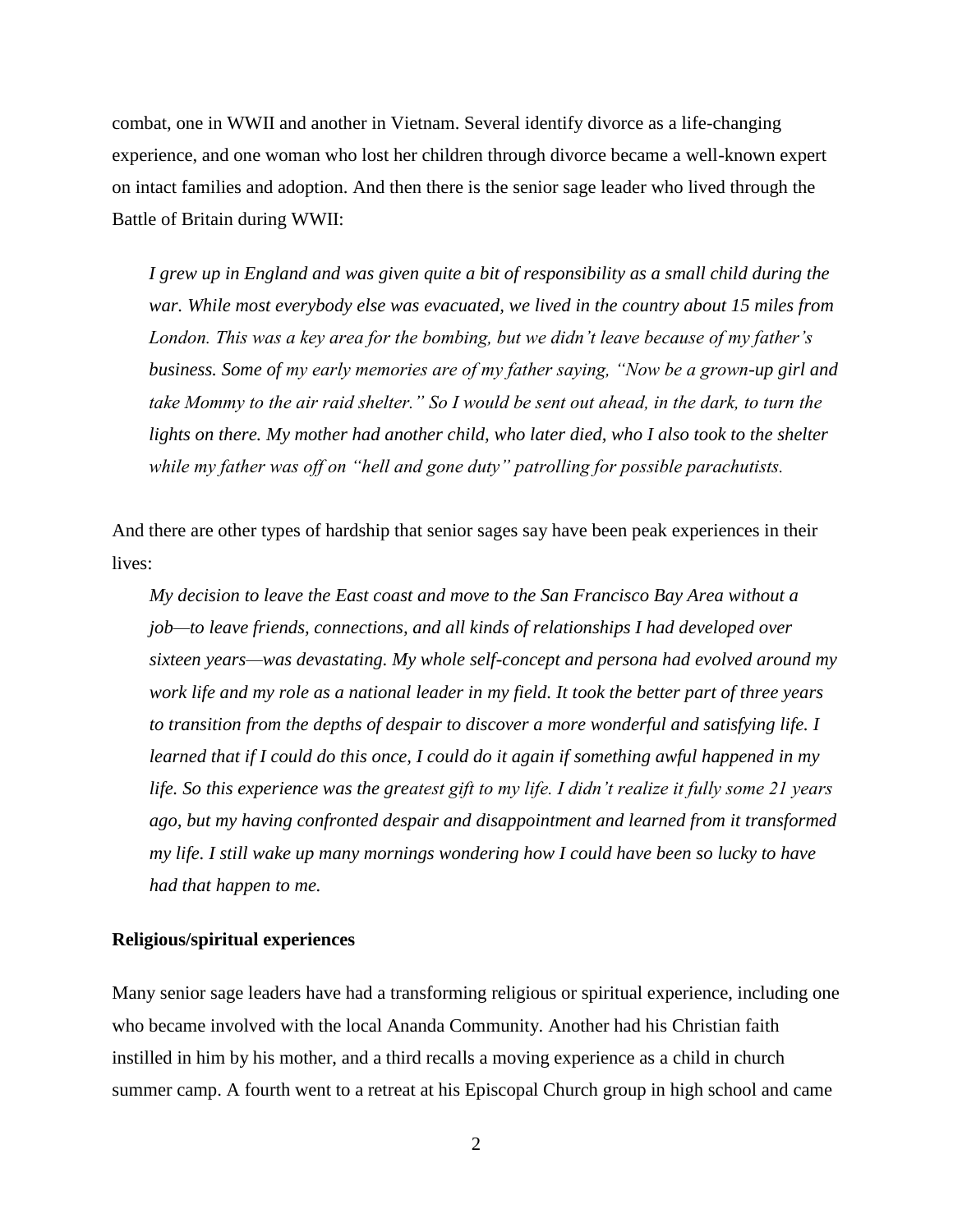away as a dedicated spiritual seeker. And two senior sage leaders had powerful spiritual experiences of a different nature:

*I had my first visioning experience many years ago with altered states of consciousness, like meditation. This particular experience was a guided meditation where we went on a spirit*  walk. I was walking through a forest when a huge stag, this deer with an enormous set of *horns, walked out from behind a boulder and looked at me and said, "Without freedom there is nothing."* 

 *Friends of ours got us involved in an organization that sponsored a variety of projects. As our experience in the organization unfolded, we found that it was entirely based on the principles of Jesus as a wisdom teacher. And that started our quest to understand who we were by looking at what Jesus and the Bible say are important guides to living our life. With others in the organization we did things like celebrate Passover, explore the Enneagram, and study the beauty and truths of various religious traditions. We did this for 20 years, and I continue to draw on this experience in musing about such questions as "What would Jesus do in this situation? What are my areas of darkness, and how do I bring them to light?"* 

#### **Marriage**

Of special interest are the several senior sage leaders who point to the transformative power of a highly successful, long-term marriage—and especially their spouse's role in making it so:

 *One peak experience in my life has been my wife. We dated as youngsters, produced a wonderful family, and last year celebrated our 50th anniversary. She has been such a wonderful sounding board and great equalizer for me. Given my temperament I can be all over the ball park, but she has kept me centered. I can't say enough about how my wife contributed to my career, raised our two children when I was gone much of all the time, and became a loving guide in my life. Without her, the life I have wouldn't have been possible.* 

#### **Recreational experiences**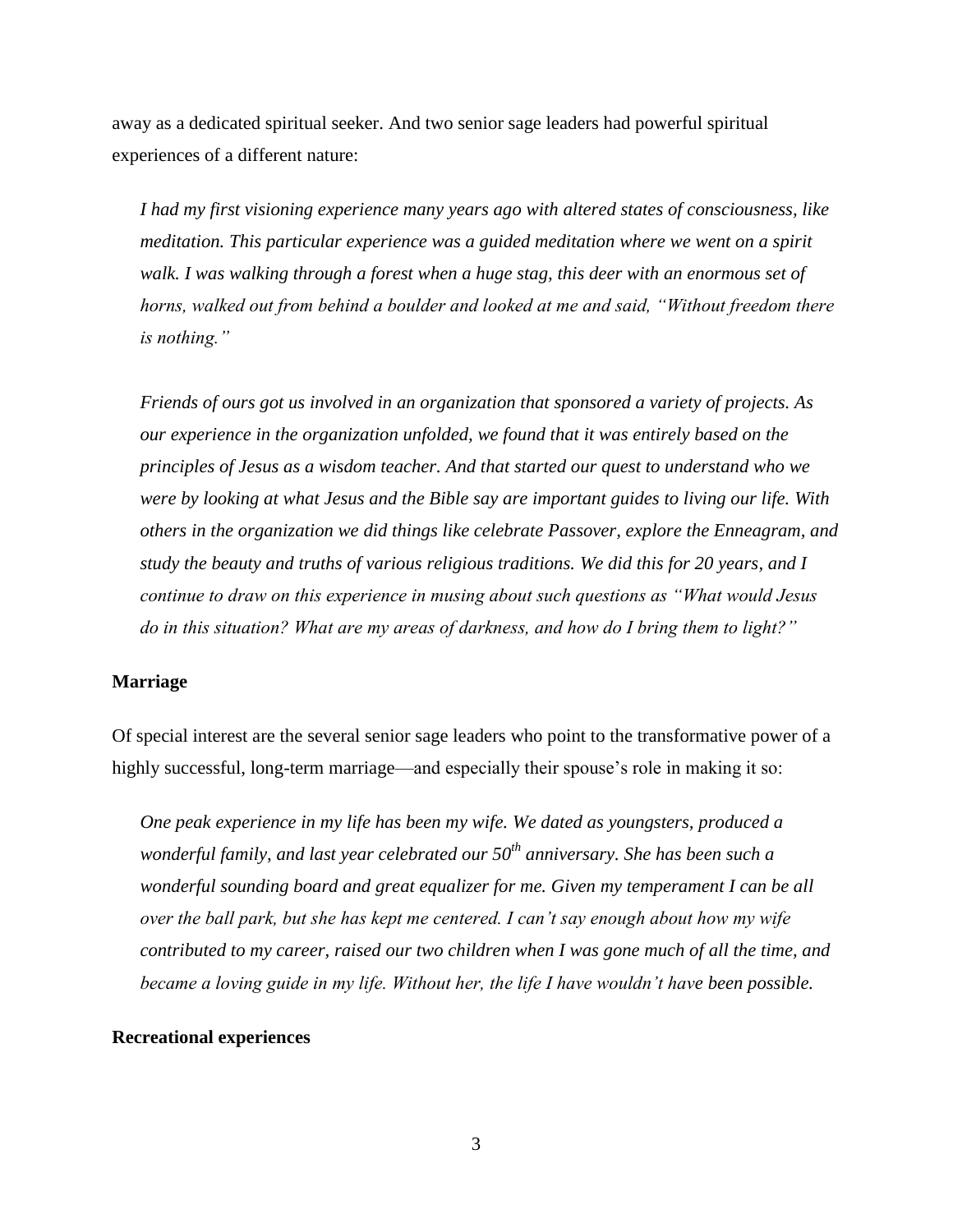A small number of senior sage leaders reflect on the immense power that recreational activates have had on their lives. One discovered marathon running in his young forties and has since completed marathons on every continent, including Antarctica. Another found that teaching art in her home was richly rewarding, while a third continues to find backpacking in the wilderness deeply moving. A fourth remembers dancing ballet when young and being around great dance studios. And a fifth senior sage points to the influence of his musical directors and being in a marching band in high school and at Ohio State.

# **Collective and Shared Experiences**

The peak experience could also be one that involved (even required) the involvement of other people.

#### **Work experiences**

Senior sage leaders identify numerous peak experiences that have grown out of their work lives. One worked at a horrible job during college years, and this gave her a strong perspective and grip on life. Another is thankful for having been passed-over for a position as a young man that led to an even better job. Truly potent, the most senior sage leader interviewed tells the remarkable story of his company having helped him as a young man get into flight school during WWII, where he flew P-38 Lighting and P-51 Mustang fighters before returning to the company and eventually climbing the ladder to become its President/CEO. Yet another prepared for a career in finance but was interviewed by an officer at his Fortune 500 firm who invited him to take a job in human resources—a chance career move that resulted in his becoming the senior human resources officer of the company for 35 years.

Several senior sage leaders point to the profound effect that getting fired had on their outlook, while one was transformed by the power of her boss saying how smart she was and how she would be very successful in banking—which turned out to be true. Another senior sage reflects on the personal risks it took to start a new bank, and a second ponders on having formed a startup company that resulted in 200 employees and \$10 million in sales. And, then, there is the story of how life-altering the United States Marine Corps has been for a home town senior sage leader: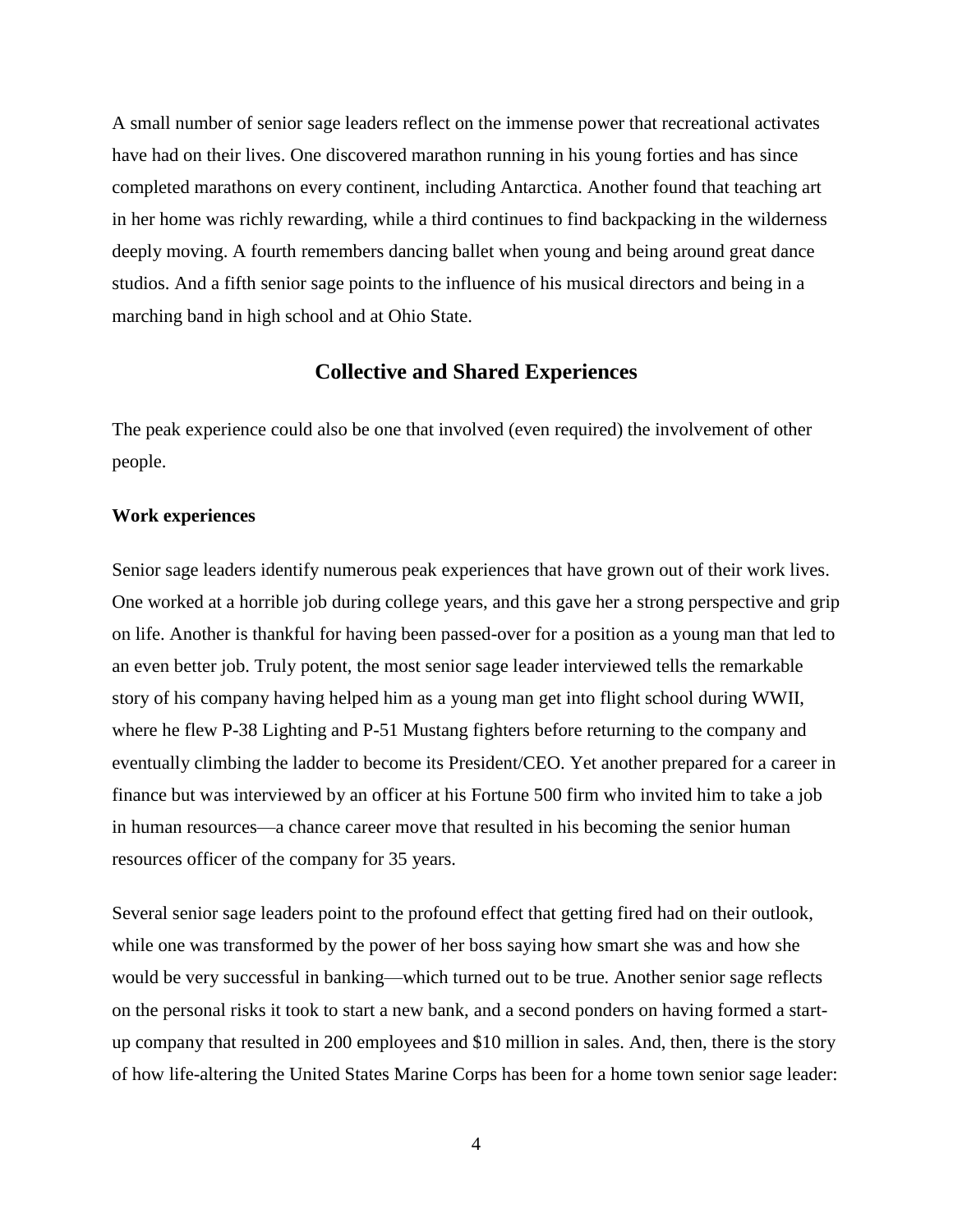*I applied for Marines Officer Candidate School after graduating from Stanford but my application was denied because "they had better qualified candidates." I then enlisted in the Marines and reported to basic training with the idea of staying in for just two years. That denial of my OCS application was a humbling experience, but six months later I was sent to the next OCS class. I had a company commander who said he wanted me to apply to OCS, but I told him I had already been turned down. He insisted that I try again and I got accepted. Years later, after being informed by the Commandant of the Marine Corp that I was being promoted to Major General, my wife hugged me and said, "Don't forget that you still have to take out the garbage."* 

#### **International experiences**

A small number of senior sage leaders, like many of the emerging sage leaders, reflect on the important role that international experiences have played in shaping their lives. One was deeply moved by going through "Check Point Charley" in East Germany during the Cold War, another by going around the world with her husband on a sail boat for a year. Yet a third had a mother take her to Thailand and Hong Kong, which gave her a life-long bug to travel and expanded her understanding of different cultures and compassion for others. And there is the senior sage leader who went to Laos as a civilian and experienced the Viet Nam War from the other side, causing him to return to the US to see if he could live in a country he didn't respect any more.

#### **Mentors**

Senior sage leaders reflect on the transforming power of mentors. One identifies a high school teacher who had confidence in him as a young man, and another mentions the influence and example that her piano teacher had in launching her career in music and music education. A third senior sage leader had a high school teacher who taught him the importance of finishing whatever he started, and two had fathers for mentors; one was a distinguished attorney who supported his son's decision not to pursue a career in the law, while the other was so inspired by his father's gift of good example that he chose to follow in his footsteps.

#### **Educational experiences**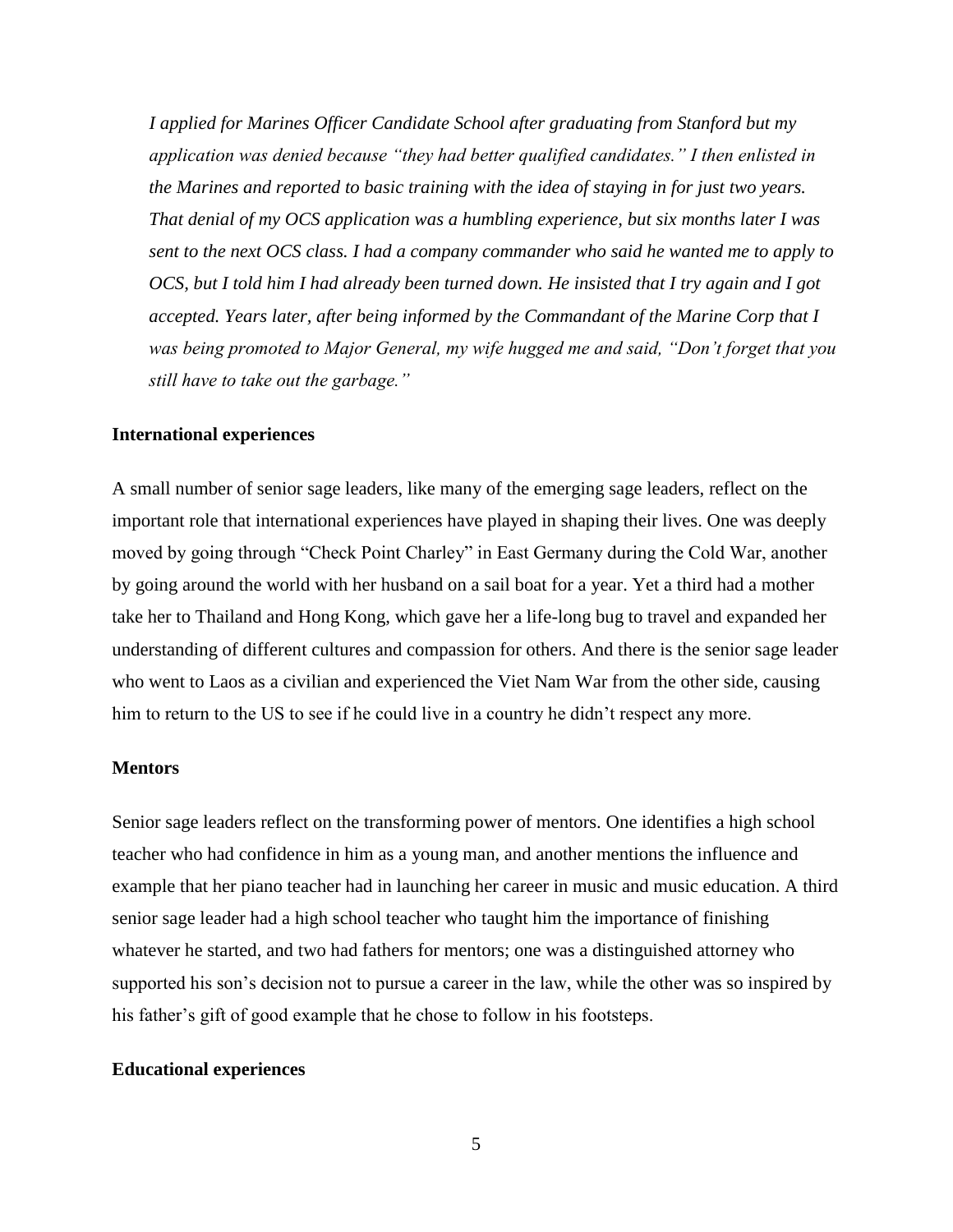Many senior sage leaders point to peak experiences that are associated with formal schooling. One was greatly impacted by going to boarding school at a very early age and having to survive away from home. Another recalls the transforming privilege of coming from a local modest home and going to Stanford University on a football scholarship, while a third remembers that Sister Eleanor was hugely influential in shaping his values in elementary school. Then there is the senior sage leader who trained in college for a career in teaching, only to discover that he was interested in music instead. Or the sage leader who found that moving around a lot as a child to attend many new schools had been profoundly formative. Two had great school leadership experiences, one running for student body president against all odds and winning, and the other being made captain of his team at age 12. And then there is the spirited story of the senior sage leader as an undergraduate:

*I remember sitting at my desk and going through the catalog and decided I was going to graduate with honors so I could get a master's degree. At the time I had a 2.5 grade average, and all of the hardest electrical engineering courses were coming up. I marked the grade I wanted to achieve after every course I had to take for the next two years to graduate with honors—and I nailed every one of them. I went from being a 2.5 to a 3.6 student overnight just because I decided this was what I was going to do. After that I knew I could accomplish anything I set my mind to. When I joined Bell Labs and later went to graduate school with some of the best minds in the country, I found I could compete well with anyone.* 

#### **Nonprofit experiences**

Most senior sage leaders have had life-changing experiences that move them to expanded civic engagement due to their involvement in nonprofit work. Service as board presidents has been very growth-enhancing for many senior sage leaders. One sage reports on volunteering to provide food and shelter for those in need, while another recalls the style and behavior of her Junior League president and her decision *not* to be like her. Several senior sage leaders remember the impact of being elected to chair important organizations and activities, while another explains a flow of transforming experiences that carried her from the convent to meeting her husband and embracing his children as her own, to taking in foster children, to chairing The Masterpeace Conference, to working with Native Americans – and finally to helping found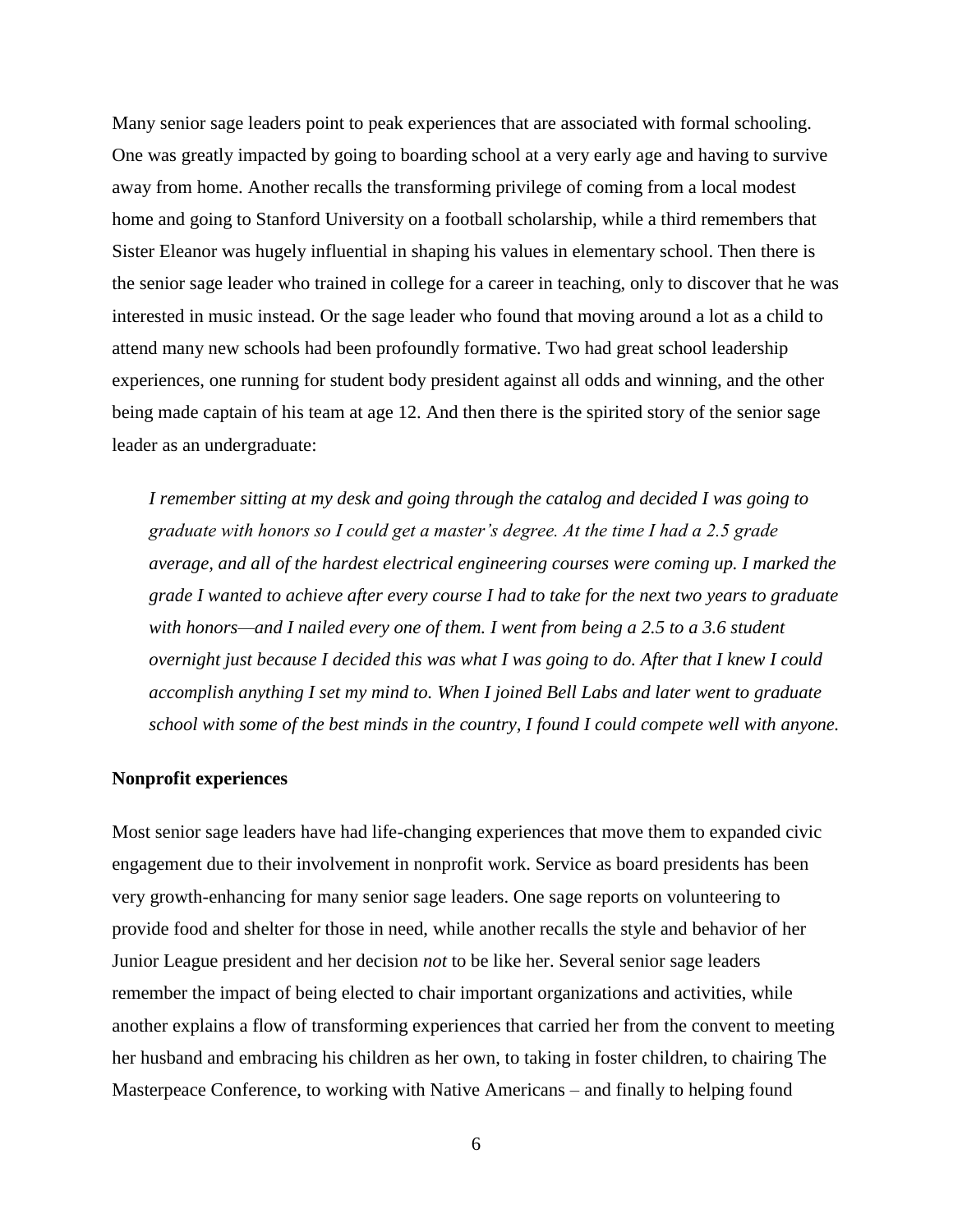Hospitality House, the local program for the homeless. And one senior sage leader and her husband had a life-changing experience in another state:

*What motivates me to engage in civic activities is the desire to continue building my life and learning from every situation that I can. And part of this is having a life within the community in which I live. My husband and I learned this in spades when we spent a period of time volunteering in another state to work on an important project. Our goal was to engage the state and change the way the people there thought about our planet and solving conflict without war. We learned how to penetrate small towns and large cities and found that getting involved can be very rewarding and satisfying. So being in a community and being involved in it is part of having a whole life. If you're not involved, your life can pass you by. You want to be able to get to our age and be able to say, "What have I done with this life of mine? What difference has my life made?" If you don't get involved, you'll never know the answers to these questions. So just open the door and walk through.* 

#### **The Civil Rights Movement**

Two senior sage leaders had influential experiences during the Civil Rights period. One found his involvement in Mississippi's civil rights struggle to be an enormous education, and the other still reflects on the troubled racial integration she experienced in her Baton Rouge high school:

*When I was a senior in high school, our schools in Louisiana became integrated. A small group of extremely bright, wonderful students from the all black McKinley High were placed in all white Baton Rouge High. It was incredibly difficult. We couldn't leave the classroom to go to the bathroom without an escort. It really wasn't about white girls; it*  was about white males bothering black females. When we exited the school, students left *via different quadrants of the building to be picked up by their families. It was terrible.* 

## **Variety of Peak Experiences**

Much as William James noted at the turn of the 20<sup>th</sup> Century in *Varieties of Religious Experiences*, some persons are twice-born (Endnote 1). They change as a result of specific, powerful events in their lives; they are "converted" or transformed. Others are once-born. They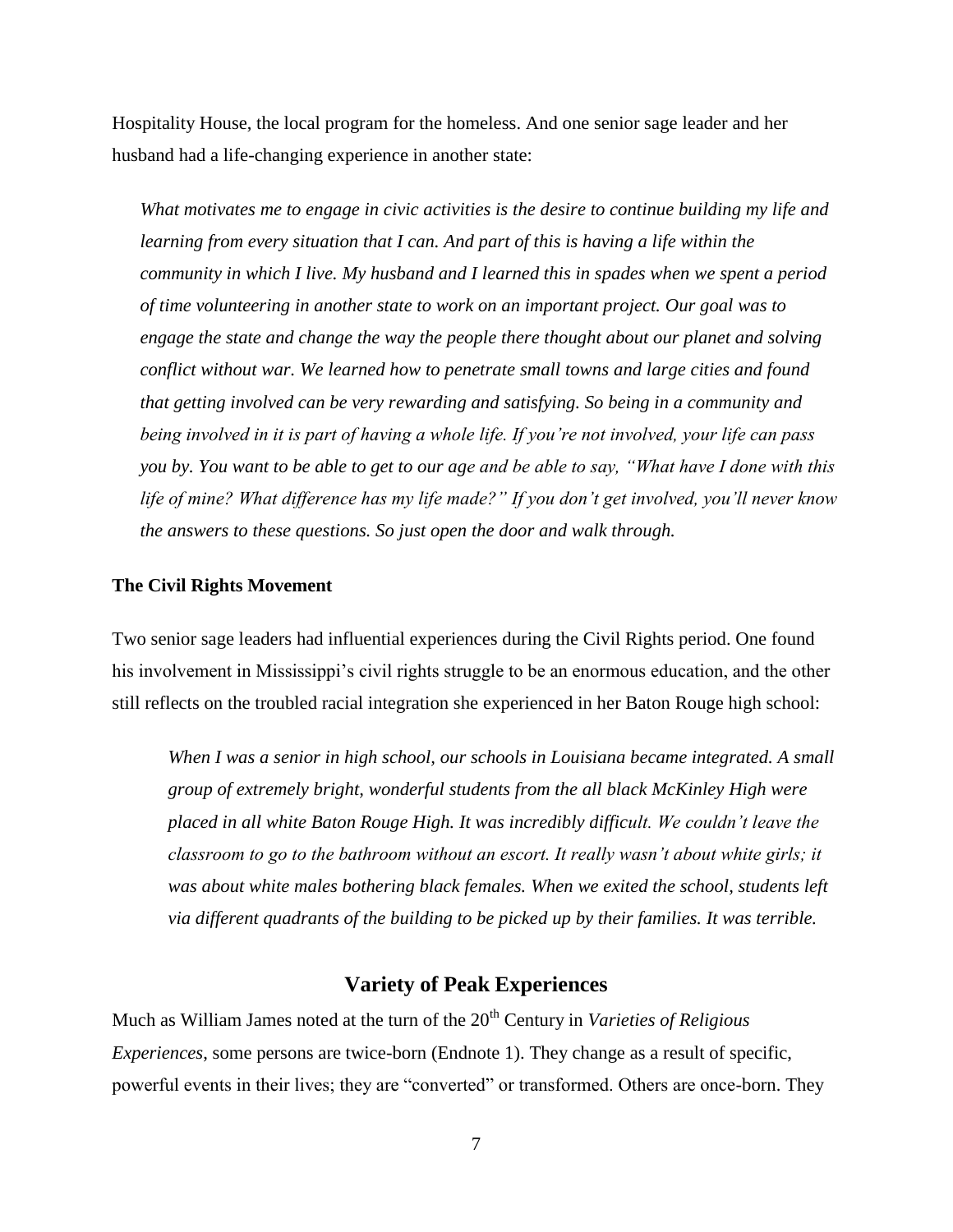change gradually as a result of a set of small events or the accumulation of gradual societal changes. They "transition" rather than transform. Their life is on a trajectory rather than being piloted by a set of abrupt changes. These two different life models can lead senior sage leaders to similar civic interests and involvements, but they may also lead these future leaders down quite different paths—and they require different kinds of mentoring. Mentors to the once-born person are there to assist and support their mentee over the "long haul"; they provide sustained support and offer penetrating insights throughout the lengthy transition. Conversely, mentors to the twice-born are there at the right time and in the right place to support mentees as they confront the big event in their lives. This kind of mentor supports the twice-born in ways that the peak experience is not just traumatizing—it is an event that teaches and transforms.

#### **Major Societal Events**

Some senior sage leaders have been witnesses to major events earlier in their lives that forever changed the communities in which they lived or were visiting—ranging from growing up in WWII London during air raids to observing the integration of schools in the Southeastern United States, to collapse of the Soviet Union and tearing down of the Berlin Wall. This range of profound social transformations provided these men and women with great appreciation of the need for social justice. Such events altered their perspectives about the world, and more generally about the nature of humanity. They came away with a dramatic recognition of the great differences that exist in other societies and distant regions of the world, and this helped them gain a strong sense of what they wanted to do with their lives.

#### **Interpersonal Events**

For other senior sage leaders, the peak experience was more personal in nature. Rather than observing or participating in a major societal event, they identify specific personal challenges as being particularly important. It may have been the relationship they established with a teacher in grammar school or junior high school. In a few instances it was the advice of a parent at a critical point in their life, or the actions that parents took in supporting some initiative. In most instances, however, it was someone outside the family—like a powerful and persuasive mentor who made the difference.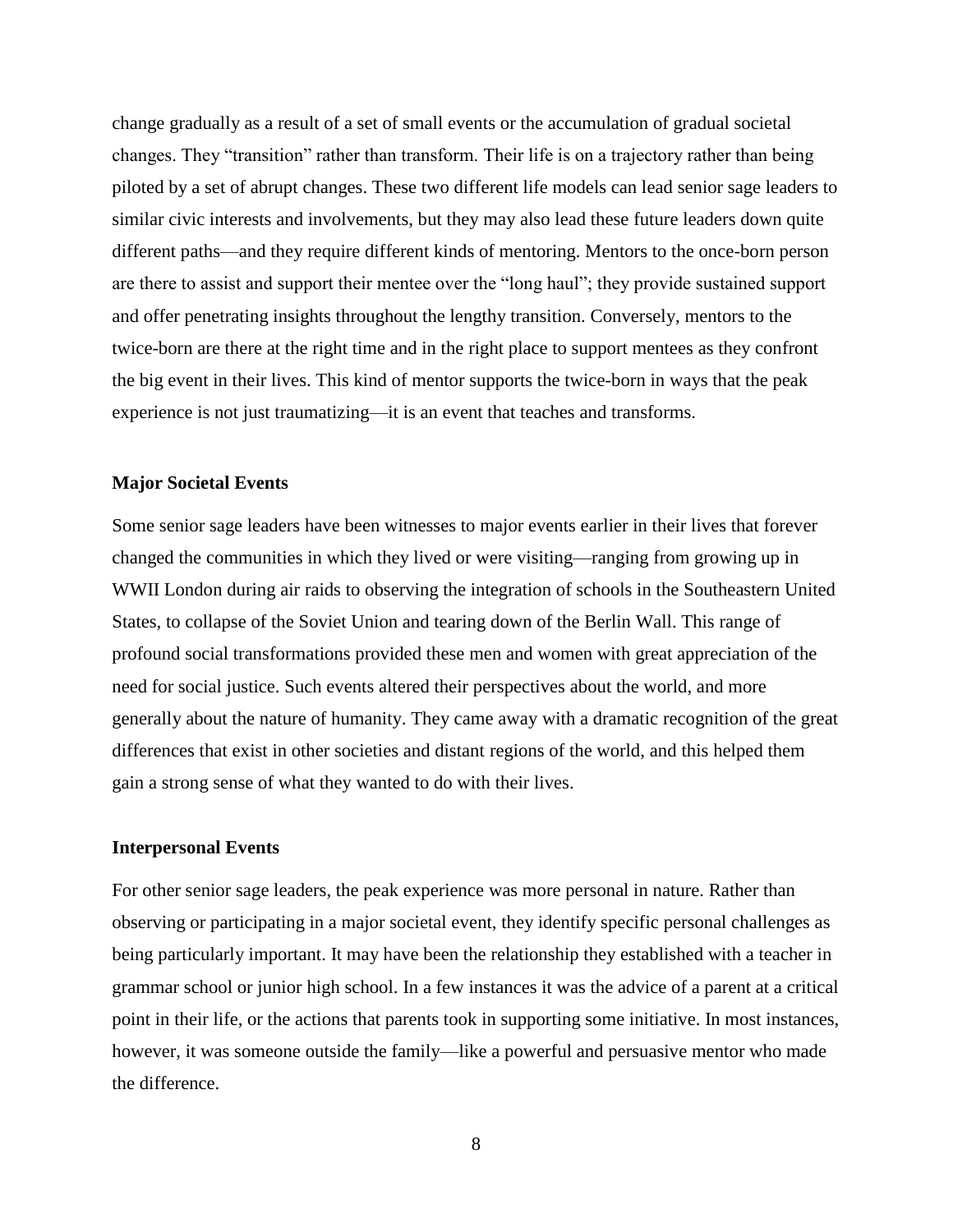The future sage leaders came to a period in life—usually between ages 12 and 20—when they were at a cross roads. And then someone entered their lives and believed in them. These key persons said, "I have confidence in you." This profoundly impacted the future sage leaders' sense of self and helped to clarify their strengths and potentials. And that, in turn, led to greater self-confidence and self-esteem. In other instances, a significant other person provided the future sage leader a new life experience. In values research this is known as "values-expansion" rather than the more widely acknowledged "values clarification" or "values inculcation." All three are common outcomes of powerful mentoring.

#### **Reframing**

As the senior sage leaders reflect on the major events and the influential interpersonal relationships in their lives, they often reframe their critical experiences. At the time, events and interpersonal relationships may have seemed negative – even tragic. In many cases, the senior sages acknowledge they had made a major "people mistake." For example, some were now in a second marriage, and it had taken the healing power of time to realize they had made mistakes in their first; in the case of several women sages, the mistake led to divorce and the profound challenge of becoming a single parent while having to make a living entirely on their own. In other instances, the mistake occurred in the workplace, for example coming to understand that people are ultimately more important that a product or process. Other future sages had handled an important interpersonal relationship very badly, and may have emotionally damaged a person in their lives about whom they cared deeply.

Yet in retrospect, the senior sage leaders realize that earlier events and people led to their current life position and served as incentives and even guideposts for the kind of Theory S leadership they are now providing—and for the kind of community services in which they are now engaged. The event or interpersonal relationship is now reframed as an opportunity to learn, and they are more fully able to appreciate and honor this learning and move forward without being stuck in either regret or anger about the past event or relationship. In some instances, it was faith that carried future senior sages through hard times and supported new personal insights. In others it was gaining an appreciation of internal strength and resolve that carried them through